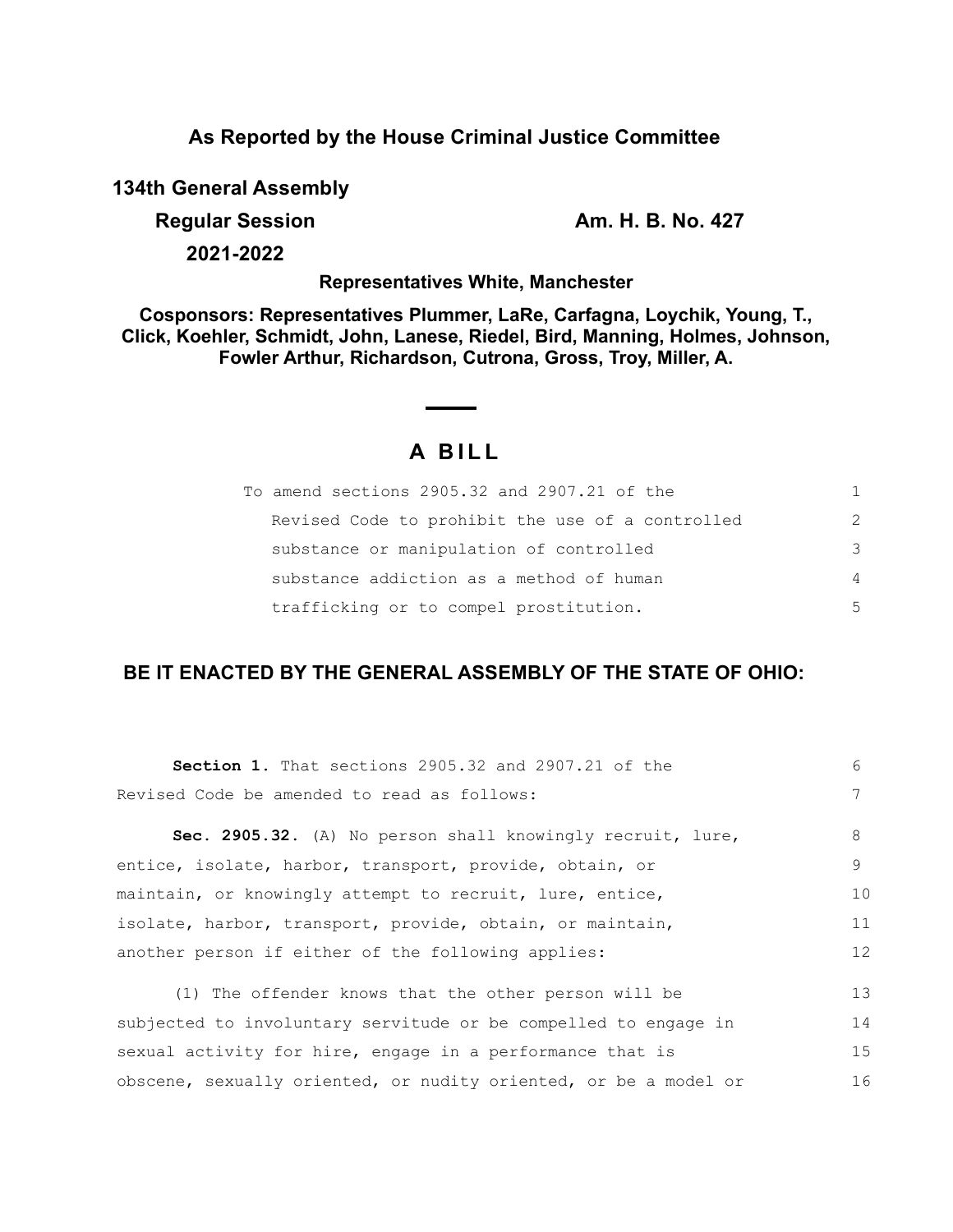#### **Am. H. B. No. 427 Page 2 As Reported by the House Criminal Justice Committee**

| participant in the production of material that is obscene,       | 17 |
|------------------------------------------------------------------|----|
| sexually oriented, or nudity oriented.                           | 18 |
| (2) The other person is less than eighteen years of age or       | 19 |
| is a person with a developmental disability whom the offender    | 20 |
| knows or has reasonable cause to believe is a person with a      | 21 |
| developmental disability, and either the offender knows that the | 22 |
| other person will be subjected to involuntary servitude or the   | 23 |
| offender's knowing recruitment, luring, enticement, isolation,   | 24 |
| harboring, transportation, provision, obtaining, or maintenance  | 25 |
| of the other person or knowing attempt to recruit, lure, entice, | 26 |
| isolate, harbor, transport, provide, obtain, or maintain the     | 27 |
| other person is for any of the following purposes:               | 28 |
| (a) For the other person to engage in sexual activity for        | 29 |
| hire with one or more third parties;                             | 30 |
| (b) To engage in a performance for hire that is obscene,         | 31 |
| sexually oriented, or nudity oriented;                           | 32 |
| (c) To be a model or participant for hire in the                 | 33 |
| production of material that is obscene, sexually oriented, or    | 34 |
| nudity oriented.                                                 | 35 |
| (B) For a prosecution under division (A) (1) of this             | 36 |
| section, the element "compelled" does not require that the       | 37 |
| compulsion be openly displayed or physically exerted. The        | 38 |
| element "compelled" has been established if the state proves     | 39 |
| that the offender overcame the victim's will was overcome by     | 40 |
| force, fear, duress, intimidation, or fraud, by furnishing or    | 41 |
| offering a controlled substance to the victim, or by             | 42 |
| manipulating the victim's controlled substance addiction.        | 43 |

(C) In a prosecution under this section, proof that the defendant engaged in sexual activity with any person, or 44 45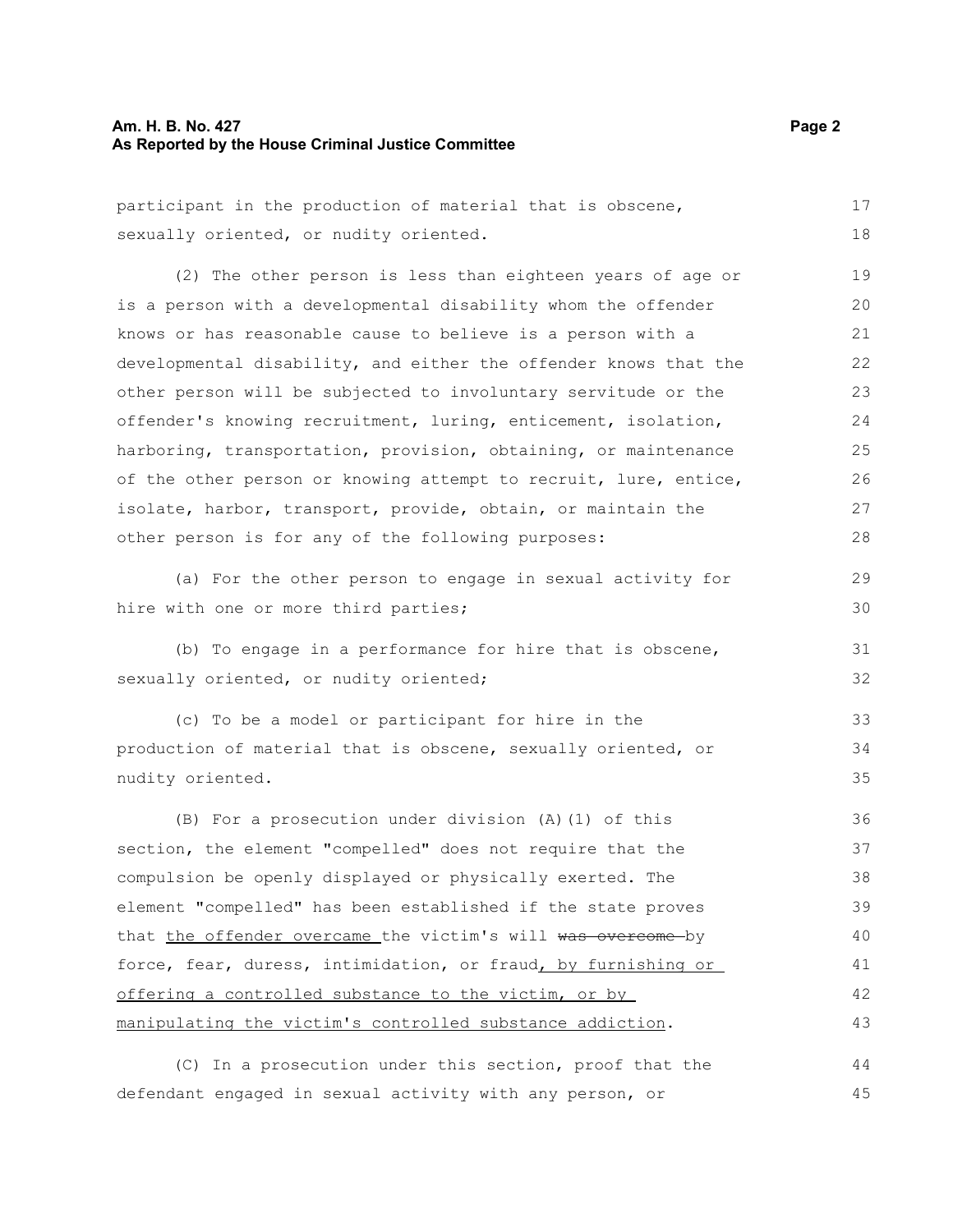solicited sexual activity with any person, whether or not for hire, without more, does not constitute a violation of this section. 46 47 48

(D) A prosecution for a violation of this section does not preclude a prosecution of a violation of any other section of the Revised Code. One or more acts, a series of acts, or a course of behavior that can be prosecuted under this section or any other section of the Revised Code may be prosecuted under this section, the other section of the Revised Code, or both sections. However, if an offender is convicted of or pleads guilty to a violation of this section and also is convicted of or pleads guilty to a violation of section 2907.21 of the Revised Code based on the same conduct involving the same victim that was the basis of the violation of this section, or is convicted of or pleads guilty to any other violation of Chapter 2907. of the Revised Code based on the same conduct involving the same victim that was the basis of the violation of this section, the two offenses are allied offenses of similar import under section 2941.25 of the Revised Code. 49 50 51 52 53 54 55 56 57 58 59 60 61 62 63 64

(E) Whoever violates this section is guilty of trafficking in persons, a felony of the first degree. For a violation committed prior to March 22, 2019, notwithstanding the range of definite terms set forth in division (A)(1)(b) of section 2929.14 of the Revised Code, the court shall sentence the offender to a definite prison term of ten, eleven, twelve, thirteen, fourteen, or fifteen years. For a violation committed on or after March 22, 2019, notwithstanding the range of minimum terms set forth in division (A)(1)(a) of section 2929.14 of the Revised Code, the court shall sentence the offender to an indefinite prison term pursuant to that division, with a minimum term under that sentence of ten, eleven, twelve, thirteen, 65 66 67 68 69 70 71 72 73 74 75 76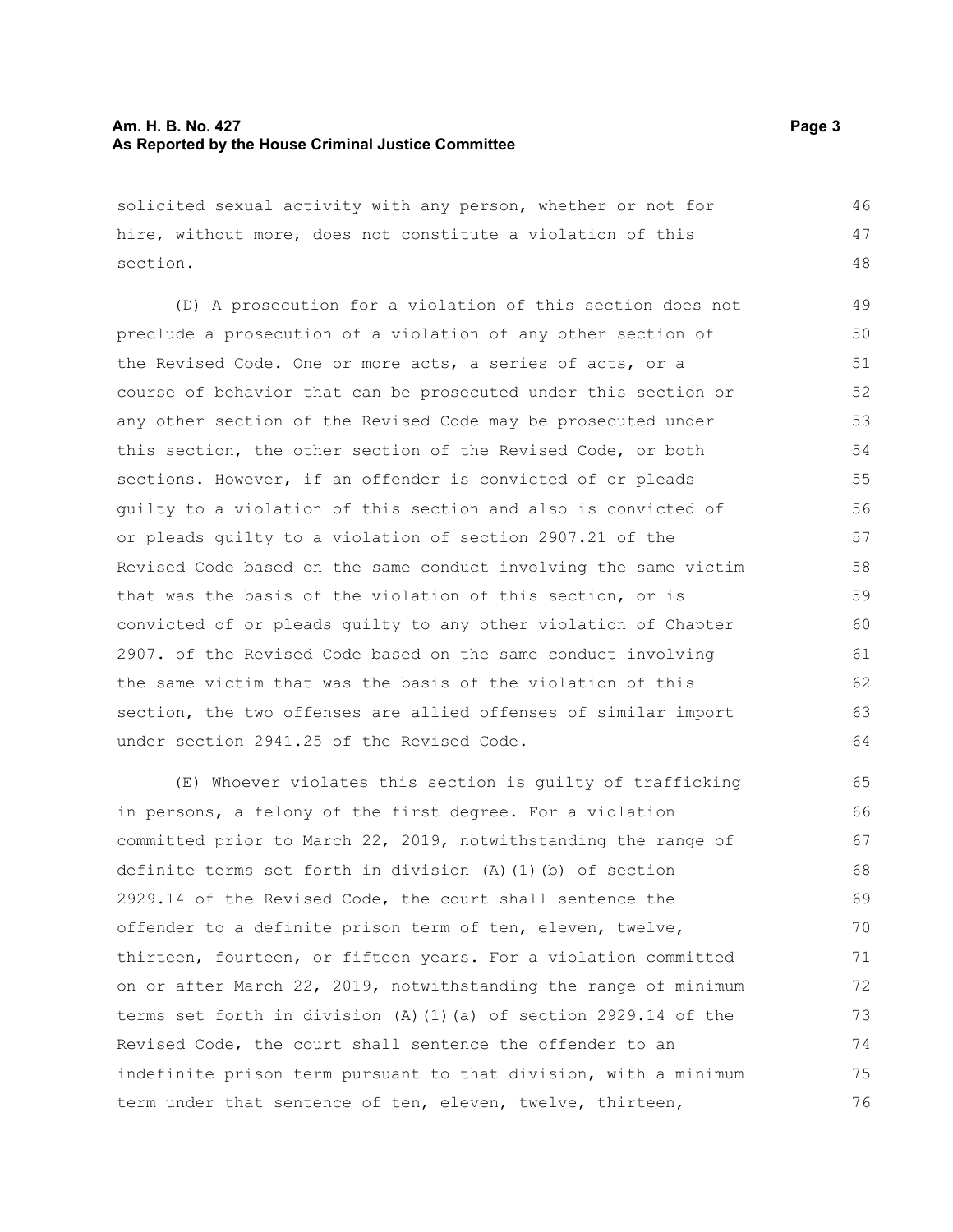or because of advanced age.

fourteen, or fifteen years. (F) As used in this section: (1) "Person with a developmental disability" means a person whose ability to resist or consent to an act is

substantially impaired because of a mental or physical condition

(2) "Sexual activity for hire," "performance for hire," and "model or participant for hire" mean an implicit or explicit agreement to provide sexual activity, engage in an obscene, sexually oriented, or nudity oriented performance, or be a model or participant in the production of obscene, sexually oriented, or nudity oriented material, whichever is applicable, in exchange for anything of value paid to any of the following: 83 84 85 86 87 88 89

(a) The person engaging in such sexual activity, performance, or modeling or participation; 90 91

(b) Any person who recruits, lures, entices, isolates, harbors, transports, provides, obtains, or maintains, or attempts to recruit, lure, entice, isolate, harbor, transport, provide, obtain, or maintain the person described in division (F)(2)(a) of this section; 92 93 94 95 96

(c) Any person associated with a person described in division (F)(2)(a) or (b) of this section. 97 98

(3) "Material that is obscene, sexually oriented, or nudity oriented" and "performance that is obscene, sexually oriented, or nudity oriented" have the same meanings as in section 2929.01 of the Revised Code. 99 100 101 102

(4) "Third party" means, with respect to conduct described in division  $(A)$   $(2)$   $(a)$  of this section, any person other than the 103 104

77

78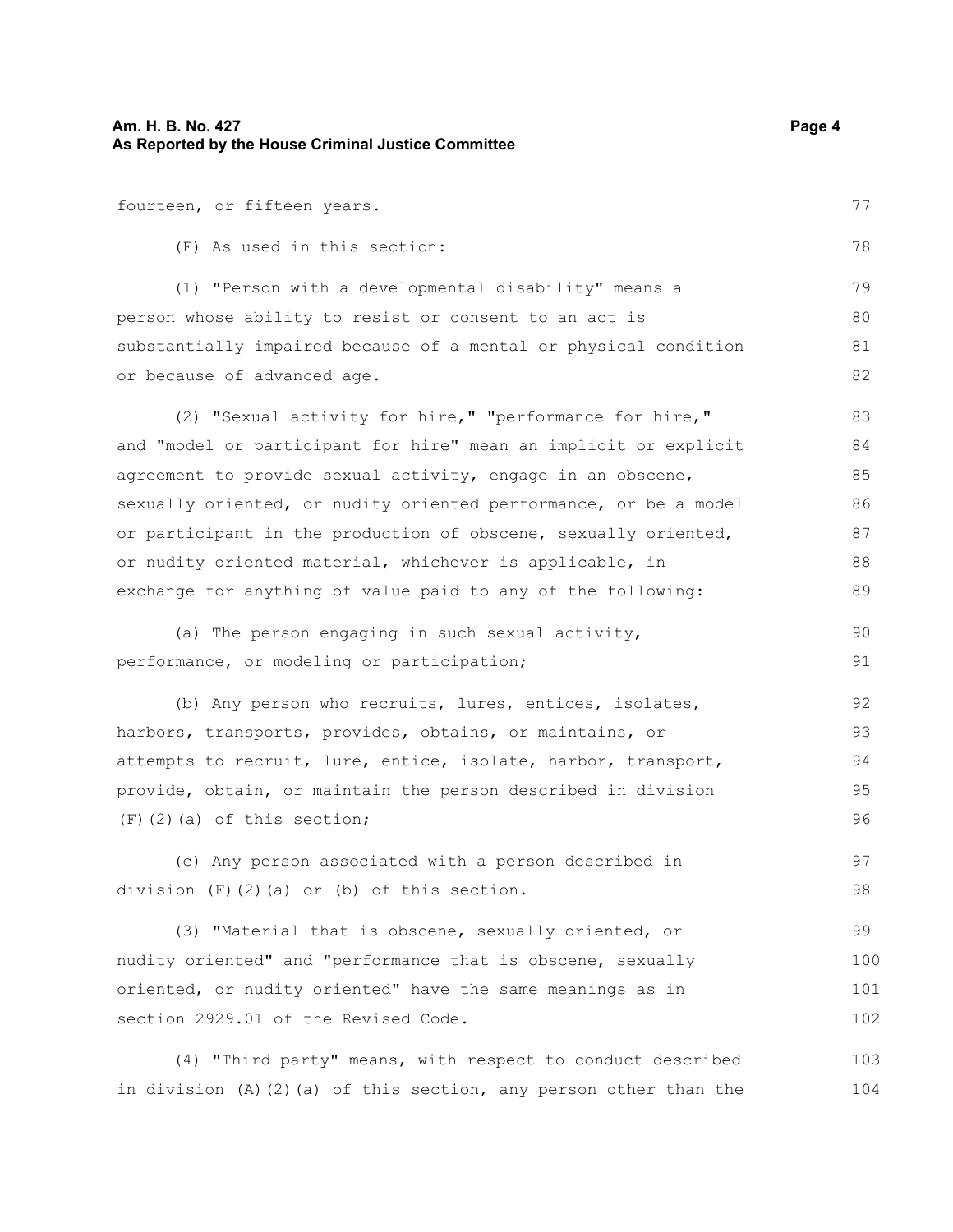#### **Am. H. B. No. 427** Page 5 **As Reported by the House Criminal Justice Committee**

offender. **Sec. 2907.21.** (A) No person shall knowingly do any of the following: (1) Compel another to engage in sexual activity for hire;

(2) Induce, procure, encourage, solicit, request, or otherwise facilitate either of the following: 109 110

(a) A minor to engage in sexual activity for hire, whether or not the offender knows the age of the minor; 111 112

(b) A person the offender believes to be a minor to engage in sexual activity for hire, whether or not the person is a minor. 113 114 115

(3)(a) Pay or agree to pay a minor, either directly or through the minor's agent, so that the minor will engage in sexual activity, whether or not the offender knows the age of the minor; 116 117 118 119

(b) Pay or agree to pay a person the offender believes to be a minor, either directly or through the person's agent, so that the person will engage in sexual activity, whether or not the person is a minor. 120 121 122 123

(4)(a) Pay a minor, either directly or through the minor's agent, for the minor having engaged in sexual activity pursuant to a prior agreement, whether or not the offender knows the age of the minor; 124 125 126 127

(b) Pay a person the offender believes to be a minor, either directly or through the person's agent, for the person having engaged in sexual activity pursuant to a prior agreement, whether or not the person is a minor. 128 129 130 131

105

106 107

108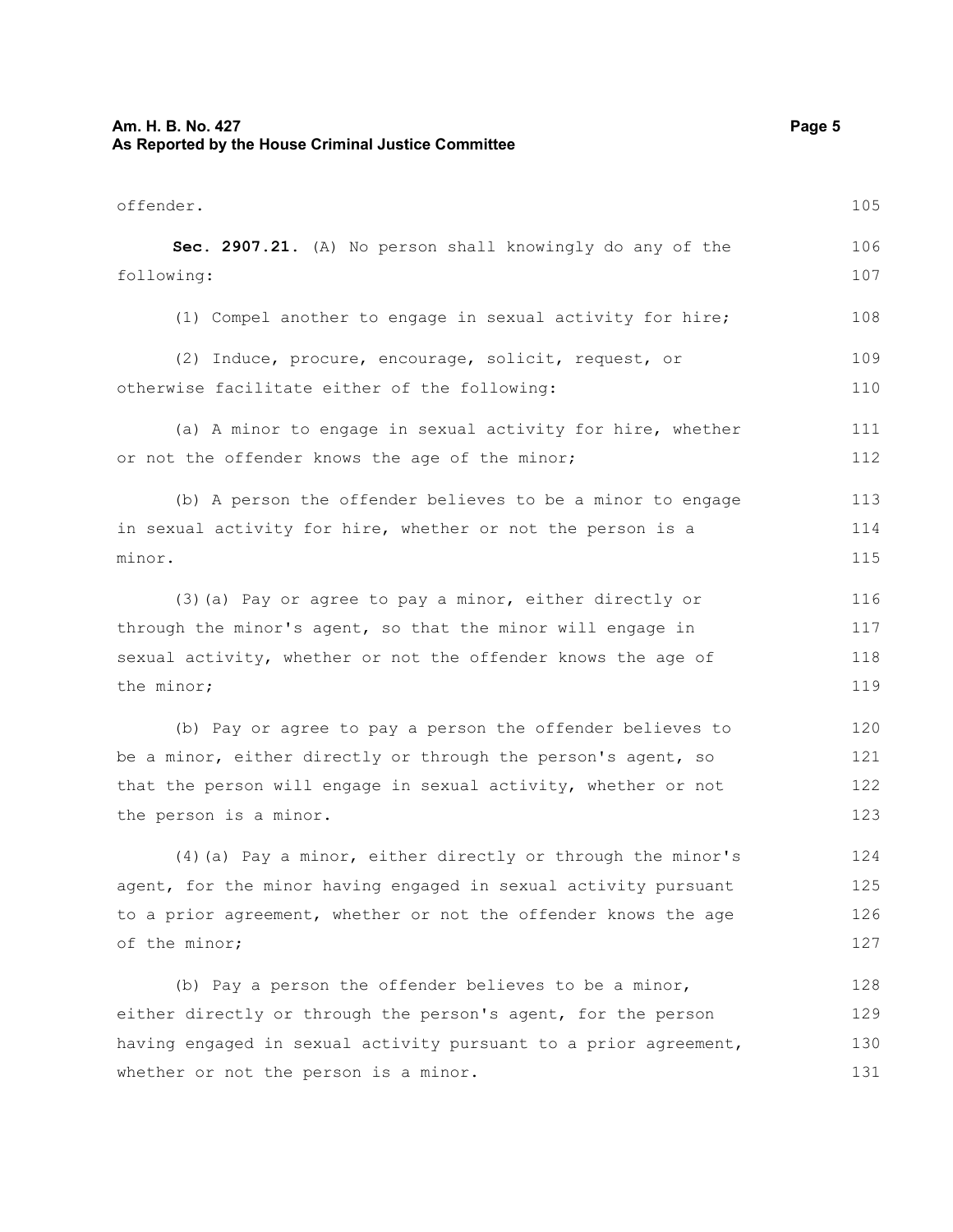#### **Am. H. B. No. 427** Page 6 **As Reported by the House Criminal Justice Committee**

(5)(a) Allow a minor to engage in sexual activity for hire if the person allowing the child to engage in sexual activity for hire is the parent, guardian, custodian, person having custody or control, or person in loco parentis of the minor; 132 133 134 135

(b) Allow a person the offender believes to be a minor to engage in sexual activity for hire if the person allowing the person to engage in sexual activity for hire is the parent, guardian, custodian, person having custody or control, or person in loco parentis of the person the offender believes to be a minor, whether or not the person is a minor. 136 137 138 139 140 141

(B) For a prosecution under division (A)(1) of this section, the element "compel" does not require that the compulsion be openly displayed or physically exerted. The element "compel" has been established if the state proves that the offender overcame the victim's will was overcome by force, fear, duress, or intimidation, by furnishing or offering a controlled substance to the victim, or by manipulating the victim's controlled substance addiction. 142 143 144 145 146 147 148 149

(C) Whoever violates this section is guilty of compelling prostitution. Except as otherwise provided in this division, compelling prostitution is a felony of the third degree. If the offender commits a violation of division (A)(1) of this section and the person compelled to engage in sexual activity for hire in violation of that division is sixteen years of age or older but less than eighteen years of age, compelling prostitution is a felony of the second degree. If the offender commits a violation of division (A)(1) of this section and the person compelled to engage in sexual activity for hire in violation of that division is less than sixteen years of age, compelling prostitution is a felony of the first degree. If the offender in 150 151 152 153 154 155 156 157 158 159 160 161